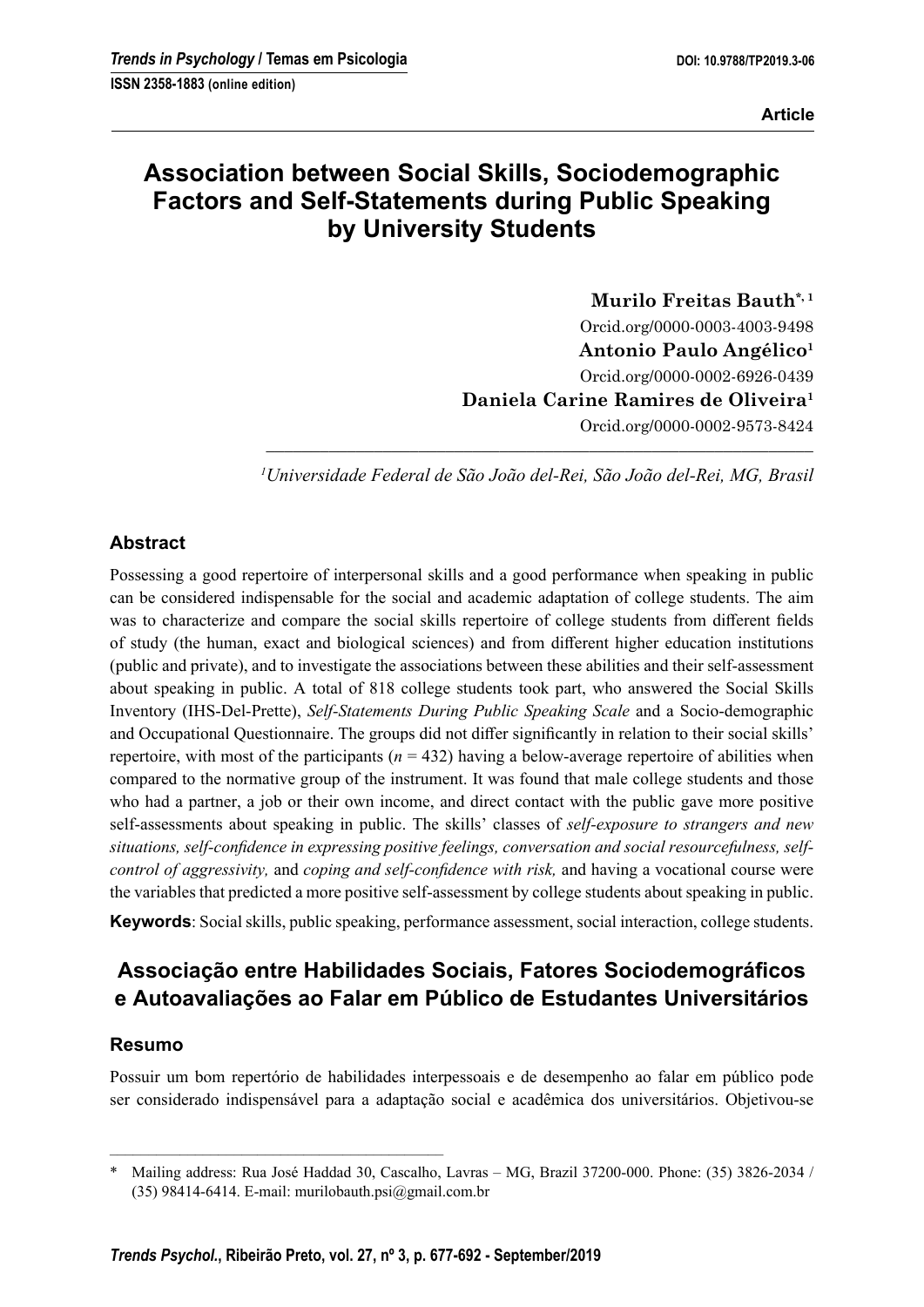caracterizar e comparar o repertório de habilidades sociais de universitários provindos de diferentes áreas do conhecimento (humanas, exatas e biológicas) e instituições de ensino superior (pública e privada), bem como investigar as associações entre estas habilidades e as autoavaliações ao falar em público. Participaram 818 universitários, que responderam ao Inventário de Habilidades Sociais (IHS-Del-Prette), Escala de Auto-Avaliação ao Falar em Público e um Questionário Sociodemográfico e Ocupacional. Os grupos não diferiram significativamente quanto ao repertório de habilidades sociais, com a maioria dos participantes (*n* = 432) apresentando um repertório de habilidades abaixo da média em relação ao grupo normativo do instrumento. Verificou-se que os universitários do gênero masculino e aqueles que possuíam um companheiro, trabalho ou renda própria e contato direto com o público apresentavam autoavaliações ao falar em público mais positivas. As classes de habilidades de *autoexposição a desconhecidos*, *autoafi rmação na expressão de sentimento positivo*, *conversação e desenvoltura social*, *autocontrole da agressividade e enfrentamento e autoafi rmação com risco* e possuir um curso profi ssionalizante foram as variáveis preditoras de uma autoavaliação mais positiva dos universitários ao falar em público.

**Palavras-chave**: Habilidades sociais, falar em público, avaliação do desempenho, interação social, universitários.

# **Asociación entre Habilidades Sociales, Factores Sociodemográfi cos y Autoevaluaciones al Hablar en Público de Estudiantes Universitarios**

#### **Resumen**

Poseer un buen repertorio de habilidades interpersonales y de desempeño al hablar en público puede ser considerado indispensable para la adaptación social y académica de los universitarios. Se objetivó caracterizar y comparar el repertorio de habilidades sociales de universitarios provenientes de diferentes áreas del conocimiento (humanas, exactas y biológicas) e instituciones de enseñanza superior (pública y privada), así como investigar las asociaciones entre estas habilidades y las autoevaluaciones al hablar en publico. Participaron 818 universitarios, que respondieron al Inventario de Habilidades Sociales (IHS-Del-Prette), *Self Statements During Public Speaking Scale* y un Cuestionario Sociodemográfico y Ocupacional. Los grupos no diferían significativamente en cuanto al repertorio de habilidades sociales, con la mayoría de los participantes (*n* = 432) presentando un repertorio de habilidades por debajo de la media en relación al grupo normativo del instrumento. Se comprobó que los universitarios masculinos y aquellos que tenían un compañero, trabajo, ingresos propios y contacto directo con el público, presentaban autoevaluaciones más positivas al momento de hablar en público. Los tipos de habilidades de autoexposicion a desconocidos, el reconocimiento en la expresión del sentimiento positivo, el diálogo y el desenvolvimiento social, el autocontrol de la agresividad y haber hecho un curso profesional, fueron las variables clave al momento de una auto evaluación positiva de los universitarios al hablar en público.

**Palabras clave**: Habilidades sociales, hablar en público, evaluación del rendimiento, interacción social, universitarios.

In the first years of undergraduate courses, students are reported to find it difficult to adapt because college is a transition phase in the life of individuals, during which they are required to adjust to the changes they are experiencing in this period (Furtado, Falcone, & Clark, 2003), such as developing greater autonomy with regard to enhancing the knowledge learned in the classroom by reading complex scientific texts, undertaking practical activities and professional internships, and acquiring greater maturity in order to relate to colleagues, teachers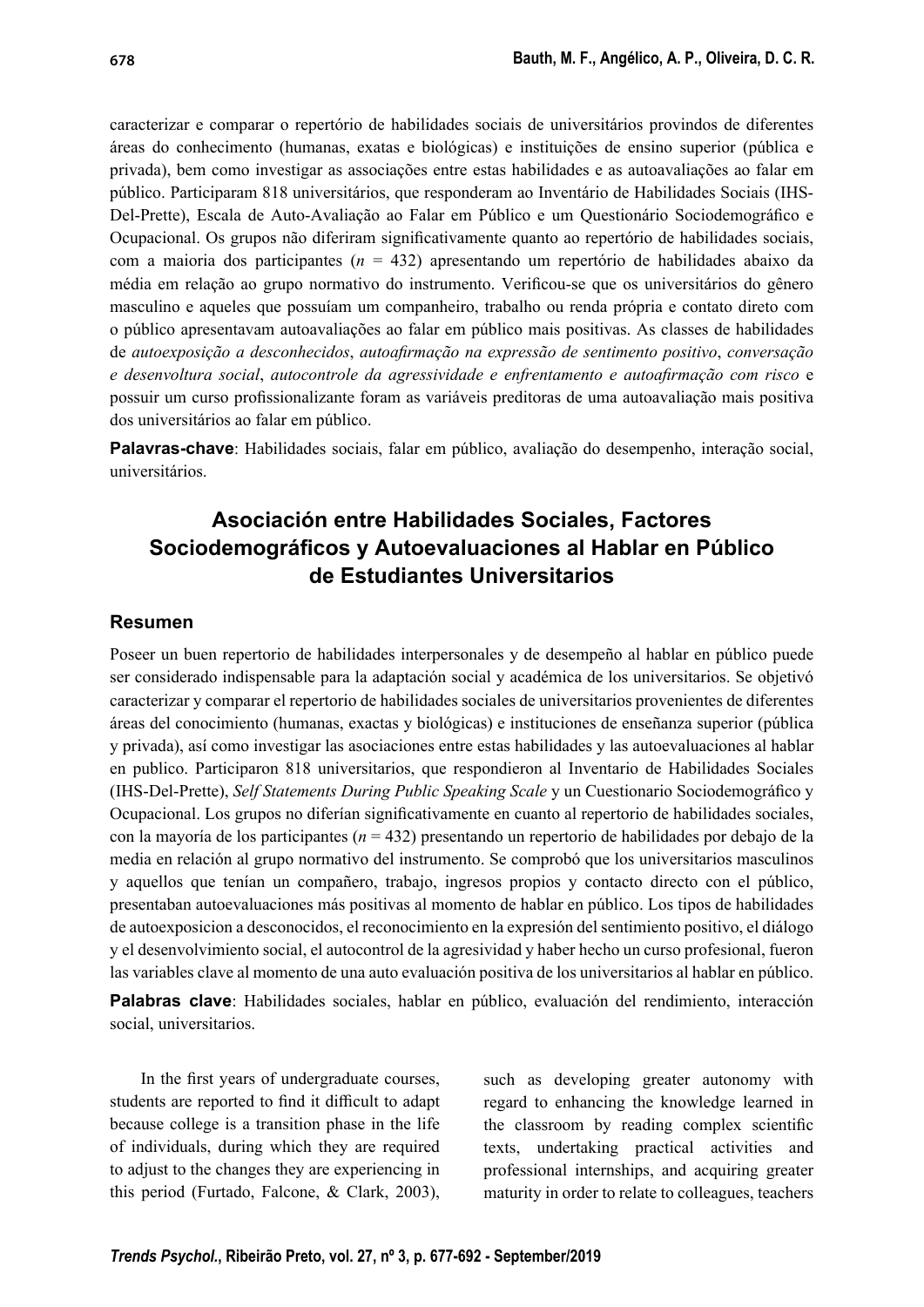and employees (Soares & Del Prette, 2015). In the 2011 to 2014 period there was a 16% increase in the number of students enrolled in higher education. The number of courses that were put on hold [*the student dropped out of the course, but with the intention of returning at a future date*], however, increased by 60%, while the number of those graduating with a degree increased by only a further 1% (Saldaña, 2016).

According to Lobo (2017), the annual dropout rate in 2011 and 2015 for all higher education institutions (HEIs) in Brazil was 22%, with the public sector having a lower rate (15%) and the private sector a higher rate (24%). According to this author, the waste of resources resulting from dropout in both public and private HEIs exceeds R\$ 10 billion.

College dropout is understood to be a complex phenomenon that has been increasing over the years (Cordasso, Silva, Pelegrini, & Baggenstoss, 2016) and is one of the biggest problems for both public and private HEIs. Among the aspects that lead to college students choosing to drop out of higher education are problems with personal relationships, which can increase dissatisfaction with the college experience and favor dropout (Bardagi & Hutz, 2012; Castro & Teixeira, 2013; Pascua-Cantarero, 2016).

The field of social skills forms part of the dynamics between interpersonal relationships and academic adaptation to higher education (Soares & Del Prette, 2015). Social skills are defined as the different classes of behavior that exist in an individual's repertoire for adequately dealing with the demands of interpersonal situations (Del Prette & Del Prette, 2001a). According to Angélico, Crippa, and Loureiro (2013), the social functioning and adaptive capacity of individuals who are deficient in these skills may be impaired. The types of deficit an individual may have are classified as: (a) *acquisition deficit*, characterized by the absence of specific skills in an individual's repertoire that they have not learned because of a lack of appropriate educational opportunities or contingencies (Del Prette & Del Prette 2005); (b) *performance deficit*, defined as being the failure

to perform a particular skill at an acceptable level given the demands of the environment; and (c) *fluency deficit*, which occurs when the individual does not reach the expected levels of proficiency in their performance (Angélico et al., 2013).

The relationship between social skills and the student's academic adaptation has been investigated in various studies. A recent study by Soares, Santos, Andrade, and Souza (2017) investigated the relationships that exist between social skills, academic expectations and adaptation to college in personal, interpersonal, vocational and institutional terms, and aspects referring to study skills (time management, for example), using a sample of 177 male and female college students, aged 17- 44, from public and private institutions in the State of Rio de Janeiro. The results indicated that college students who had a better-prepared repertoire of social skills and realistic expectations about achieving their academic and professional goals within the college context adapted better to higher education.

In addition to a repertoire of general social skills, a good repertoire of public speaking skills is considered essential for the academic and social performance of college students (Angélico, 2009), because during their time at college students come into contact with various public speaking demands, such as having to present their work, classroom seminars and expressing their opinions in a group situation (Landim et al*.*, 2000). But individuals who are deficient in these skills, who are afraid of possible adverse consequences (Clevenger & Phifer, 1959), and who are lacking in preparation, familiarity with these tasks (Clevenger & Phifer, 1959; Goberman, Hughes, & Haydock, 2011) or negative cognition (Weeks & Zoccola, 2015), may experience high levels of anxiety during activities that require the use of such skills (Lima & Soares, 2015).

Social interaction is the basis of many professional activities. Social interaction may be a fundamental characteristic of the performance of professionals linked to the humanities, for example. On the other hand, social interaction *may not be* an essential aspect for a successful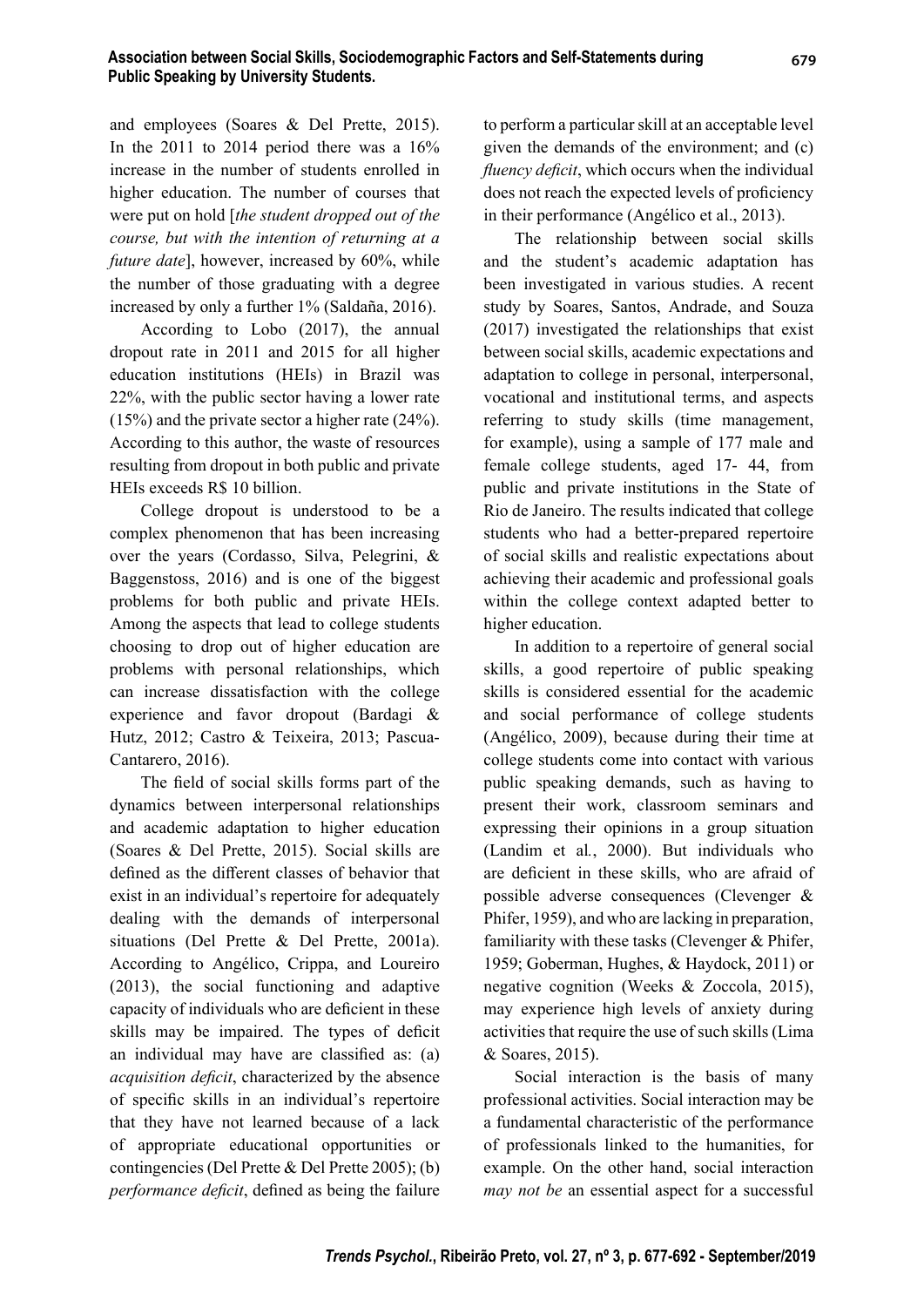professional performance by those working in the exact sciences. Regardless of the area of professional activity, however, at some time and to a greater or lesser extent, there needs to be some social interaction (Del Prette, Del Prette, & Correia, 1992) and therefore a good repertoire of social skills can be extremely important both for the individual's adaptation to higher education and subsequently for their entry into, and continuity in the labor market (Carter, Austin, & Trainor, 2012; Phillips, Kaseroff, Fleming, & Huck, 2014).

To identify the research that has been published on social skills and self-assessments (cognition) in relation to the situation of college students speaking in public, a systematic search was carried out in the literature, using the indexers of the SciELO, LILACS, PUBMED*,* IndexPsi, MEDLINE, PsycINFO, Science Direct and ISI Web of Knowledge scientific journals, and a combination of the following descriptors: social skills, public speaking, fear of public speaking, public speaking anxiety, undergraduates, and college students. The inclusion criteria used to guide the search procedure in the indexers were that: the main objective of the studies was to characterize and compare the repertoire of social skills and/or self-assessments about speaking in public; its sample should consist exclusively of college students; and they were published in the period between 2000 and 2017. Qualitative research, instrument validation and intervention, research that assessed clinical populations or only college students enrolled on isolated undergraduate courses and not courses grouped in academic areas (human, exact and biological sciences) were excluded.

Using the above inclusion and exclusion criteria, only two Brazilian studies were identified that characterized and compared the repertoire of social skills of college students from the humanities and exact sciences, and one that investigated self-assessments about speaking in public in college students (Marinho, Medeiros, Gama, & Teixeira, 2017). Bandeira, Quaglia, Bachetti, Ferreira, and Souza (2005) investigated the assertive behavior of college students  $(N =$ 135) of both genders, with ages ranging between

21 and 44 years old, who were enrolled on courses in the humanities  $(n = 60)$  and exact sciences  $(n \cdot n)$  $= 75$ ) of a college in the interior of the State of Minas Gerais. The instrument used to measure the level of student assertiveness was the Rathus Assertiveness Scale. The results showed that college students enrolled in exact science courses were significantly more assertive than those on humanities courses ( $t = 2.23$ ;  $p = .03$ ).

Bolsoni-Silva and Loureiro (2015) characterized and compared the social skills' repertoire of 461 college students of both genders, without any type of mental disorder, who were enrolled on courses in the humanities  $(n = 199)$  and exact science  $(n = 260)$  in a college in the State of São Paulo. A structured clinical interview for DSM-IV (SCID-I - clinical version) was initially conducted with the students in order to select only those who did not meet the diagnostic criteria for mental disorder. After the interview, their social skills were assessed by way of the Skills, Behaviors and Contexts Questionnaire for College Students (QHC). It was observed that, generally speaking, students who had a developed repertoire of social skills were those who were enrolled on courses in the humanities area, were female  $(n = 201)$ , were in employment ( $n = 180$ ), and lived with other students ( $n = 199$ ).

Marinho et al*.* (2017) evaluated the prevalence of fear of public speaking in 1,135 college students from a public university in Belo Horizonte (Minas Gerais). It was found that 63.9% of the sample reported being afraid of speaking in public, this fear being more prevalent in women (72.5%) who, in turn, presented more negative self-assessments with regard to this situation than men ( $p = .006$ ).

From the studies cited, it was found that the samples comprised only college students enrolled in human science and exact science courses in public higher education institutions and one of them only evaluated the assertiveness of these students (Bandeira et al*.*, 2005) and considered one class of social skills. Furthermore, no study was identified that investigated the relationship between social skills and self-assessments (cognition) with regard to public speaking.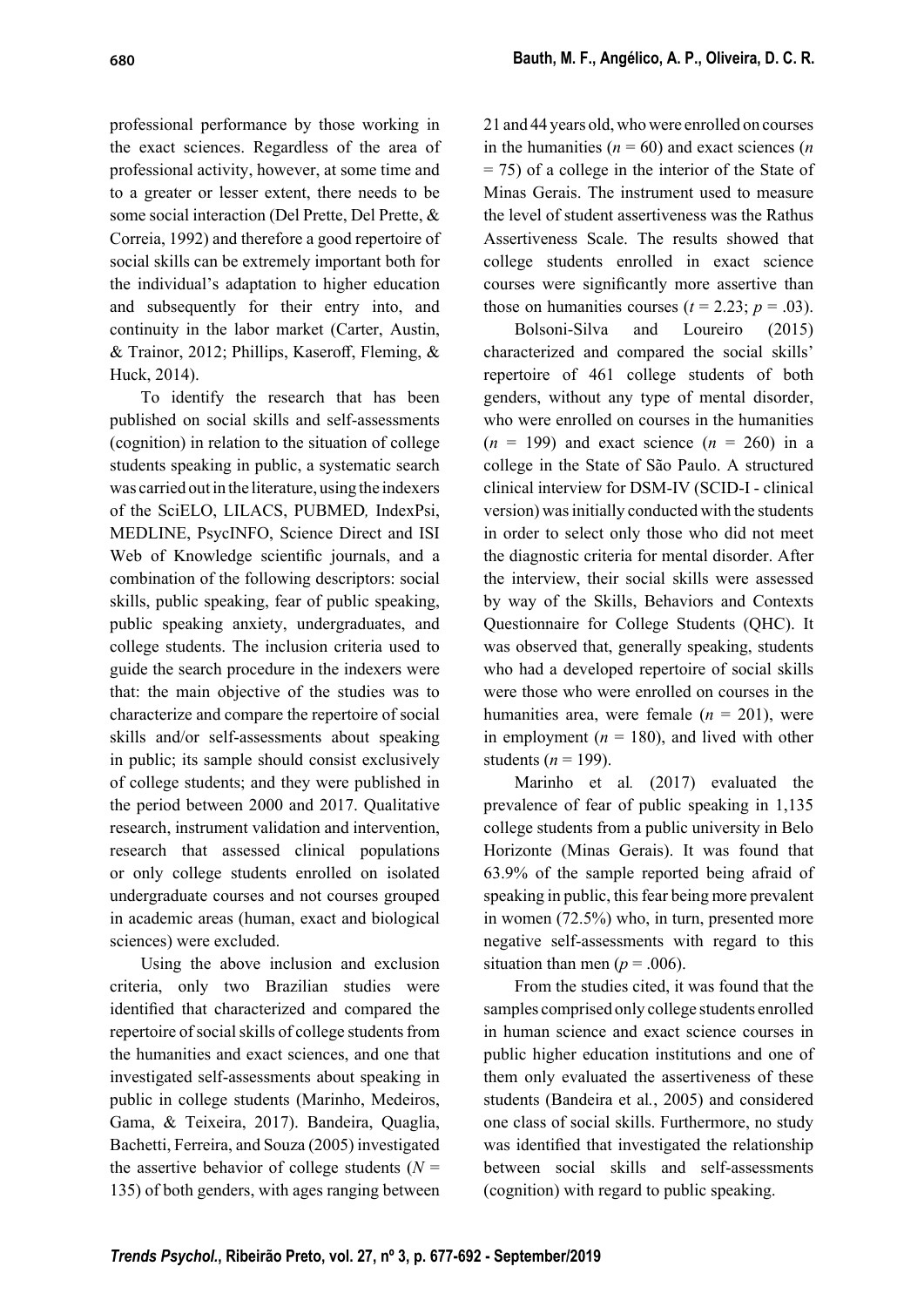Based on the literature consulted, the research problem identified was the lack of studies aimed at characterizing and comparing the repertoire of social skills of college students from different areas of knowledge (the exact, human and biological sciences) and higher education institutions (private and public), and investigating the relationship of these skills with self-assessments about speaking in public. This particular research, therefore, aimed to: (a) check if there are differences in the social skills' levels of college students in different areas of knowledge and from HEIs; (b) evaluate the relationship between social skills and self-assessments about speaking in public; and (c) investigate the sociodemographic, occupational, and interpersonal factors (relating to the repertoire of social skills) that are the predictors of college students' levels of self-assessment about public speaking.

Considering the data presented, it was postulated that students in the human sciences would have a better-prepared repertoire of social skills than students from the exact and biological sciences. This hypothesis is generally supported because social interaction may be a fundamental characteristic of the activities of human science courses when compared with other areas of knowledge (Del Prette et al., 1992). It was also hoped to check the predictive power of a betterprepared repertoire of social skills for selfassessments about a public speaking situation.

## **Method**

## *Participants*

A total of 818 male and female college students aged between 17 and 57 years old (*M* = 23.04, *SD* = 5.50) on human (*n* = 318), exact (*n* = 302) and biological (*n* = 198) science courses from two higher education institutions (one public and one private) in the State of Minas Gerais took part. Male and female students aged 17 years and older, who were regularly enrolled up to the fifth educational module on undergraduate courses in different academic areas (human, exact and biological sciences) were included. The exclusion criteria were college students not agreeing to take part in the survey, not being

present on the day the data were collected, or not completing, or completing in duplicate, items on the measurement instruments.

The non-probabilistic sampling technique, known as purposive sampling, was used. The basic hypothesis of this technique is that with good judgment and using an appropriate strategy, cases can be carefully selected that should be included in the sample, and so samples can be developed that are satisfactory to the needs of the research (Selltiz, Wrightsman, & Cook, 1987). The researchers considered it appropriate to select a sample that comprised students enrolled in the fifth educational module of undergraduate courses, since it was believed that: (a) these students have already completed half of their university education and, therefore, are established in the course for which they are enrolled; and (b) they have not yet been exposed to obligatory syllabus internships, which can develop or improve their social skills and so interfere with the interpretation of the results.

On some occasions during data collection it was necessary to select students from initial modules because, for some undergraduate courses the fifth module, or previous modules, already included internship experience in their syllabus. A strategy was adopted, therefore, of selecting the prior module closest to the fifth module, before the students had had any contact with these internships. In those cases in which the class included students from other modules (for example, a fifth module class that had students from more advanced modules, who had enrolled in the discipline again because they had previously failed), the researcher asked if they had had any experience of compulsory syllabus internships, and if so, they were dispensed with and thus unable to participate in the study.

The following undergraduate courses at the public institution made up the research sample: biological sciences, philosophy, physics, history, literature, medicine, teaching, psychology, chemistry, economics, production engineering, electrical engineering, mechanical engineering, mathematics, architecture and town planning, applied arts, computer science, accounting, social communication (journalism), physical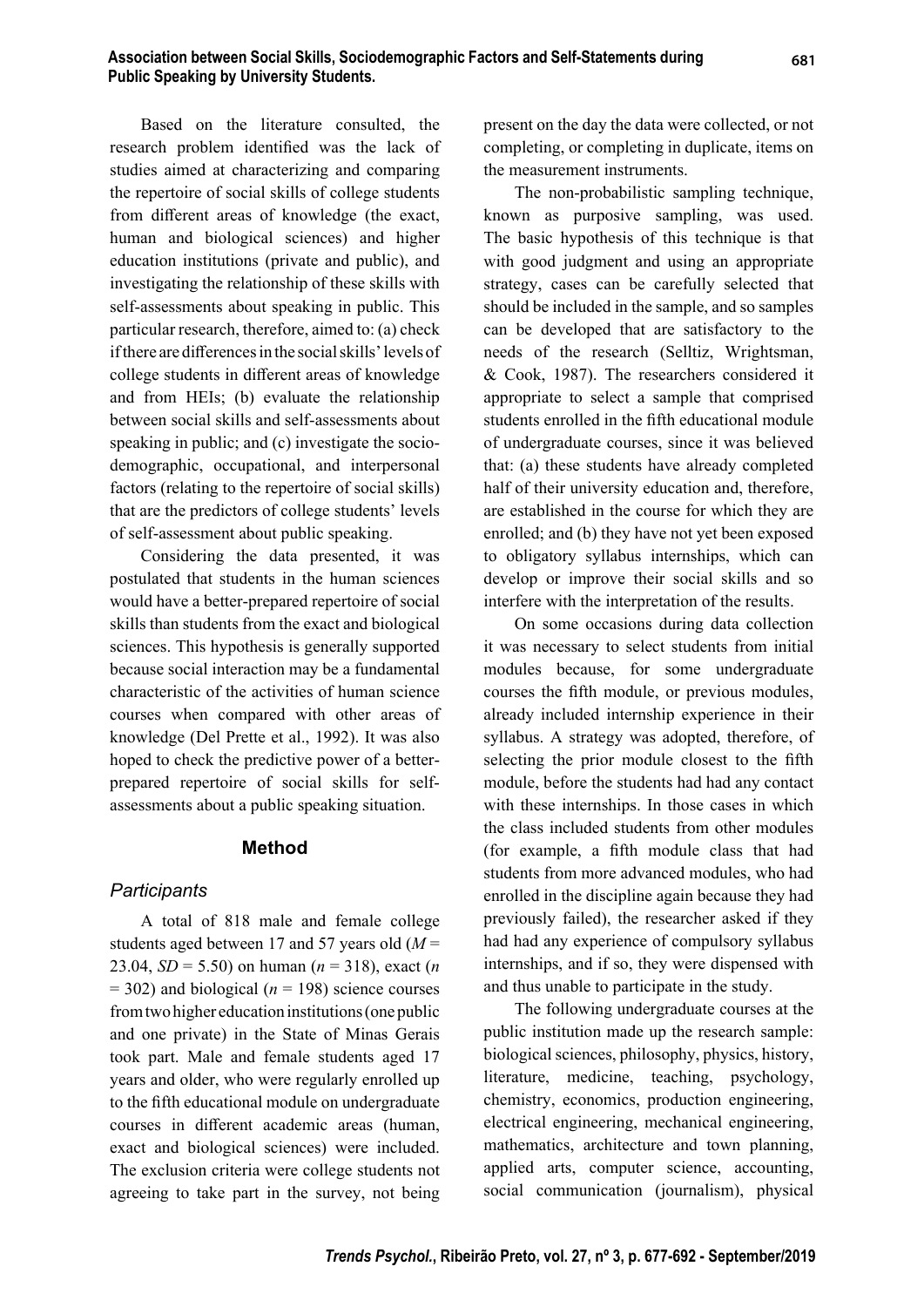education, geography, music, theater and animal husbandry. In the private institution the courses were: administration, architecture and town planning, law, nursing, civil engineering, production engineering, physiotherapy, veterinary medicine, dentistry and psychology.

# *Instruments*

The following instruments were used in the present study: Social Skills Inventory (IHS-Del-Prette), Self-Statements During Public Speaking Scale (SSPS) and a Sociodemographic and Occupational Questionnaire. These instruments are described below.

**Social Skills Inventory** (IHS-Del-Prette): a self-report instrument, comprising 38 items, which correspond to an action or the feelings of the individual in a given social situation. The respondent must indicate the frequency with which they act or feel in relation to each interpersonal situation that is presented. They do so by means of a Likert scale, which varies from *never or rarely* to *always or almost always* (Del Prette & Del Prette, 2001b).

An analysis of the psychometric properties found in the original study with college students gave the following results: positive indices of item discrimination, ranging from 3.0 to 16.7; positive indices of the total item-score correlation, with only two being non-significant and ten being below 0.30; satisfactory internal consistency, with a Cronbach's alpha of 0.75; and factor structure with five main factors, evaluated using the Alpha method with Varimax rotation, the alpha coefficients of which ranged from 0.74 to 0.96, thus explaining 92.75% of the total variance. The factors were labelled: Coping and self-confidence with risk (Factor 1); Self-confidence in expressing positive feelings (Factor 2); Conversation and social resourcefulness (Factor 3); Self-exposure to strangers and new situations (Factor 4); and Self-control of aggressivity (Factor 5; Del Prette, Del Prette, & Barreto, 1998). Reliability was assessed using the test and retest method, when a correlation coefficient of  $0.90 (p = .001)$ was obtained (Bandeira, Costa, Del Prette, Del Prette, & Gerk-Carneiro, 2000).

**Self-Statements during Public Speaking Scale** (SSPS): this is a self-administered instrument that aims to assess self-perception of performance in the specific situation of speaking in public. It was developed by Hofmann and DiBartolo (2000), and was adapted for the Brazilian context by Osório, Crippa, and Loureiro (2008), and is now being called the *Escala de Auto-Avaliação ao Falar em Público*  [Self-Assessment when Speaking in Public Scale]. Its instructions require the respondent to imagine the things they usually think about with regard to themselves when they find themselves in a situation in which they have to speak in public. They are asked to consider how much they agree with the situations and to note down their answers on a Likert scale, ranging from 0 (*totally disagree*) to 5 (*fully agree*).

The psychometric qualities of the instrument are adequate in terms of their reliability and validity. The correlation of the items with the total score varied between 0.44 and 0.71. The internal consistency gave a Cronbach's alpha of 0.90 for the total scale, 0.80 for the positive self-assessment subscale (Factor 1) and 0.78 for the negative self-assessment subscale (Factor 2). For the latter subscale, the item score is inverted, in other words, the lower the mean of the score, the greater the negative assessment the individual has of himself/herself (Osório et al*.,* 2008). The validity of the construct was studied by way of factor structure analysis, using the Principal Component Analysis technique with Varimax rotation. The two above-mentioned factors, which together corresponded to 52% of the data variance, were extracted. Discriminative validity was analyzed using Student's *t*-test, the objective being to check the ability of SSPS to discriminate subjects as a function of gender. According to the results, only the negative subscale was discriminatory  $(t = -4.802, p < .001)$ , showing that women had a lower mean score, in other words, a greater negative assessment of themselves (Osório, Crippa, & Loureiro, 2012).

**Socio-demographic and Occupational Questionnaire**: its aim is to assess the sociodemographic and occupational characteristics of the college students. The following aspects were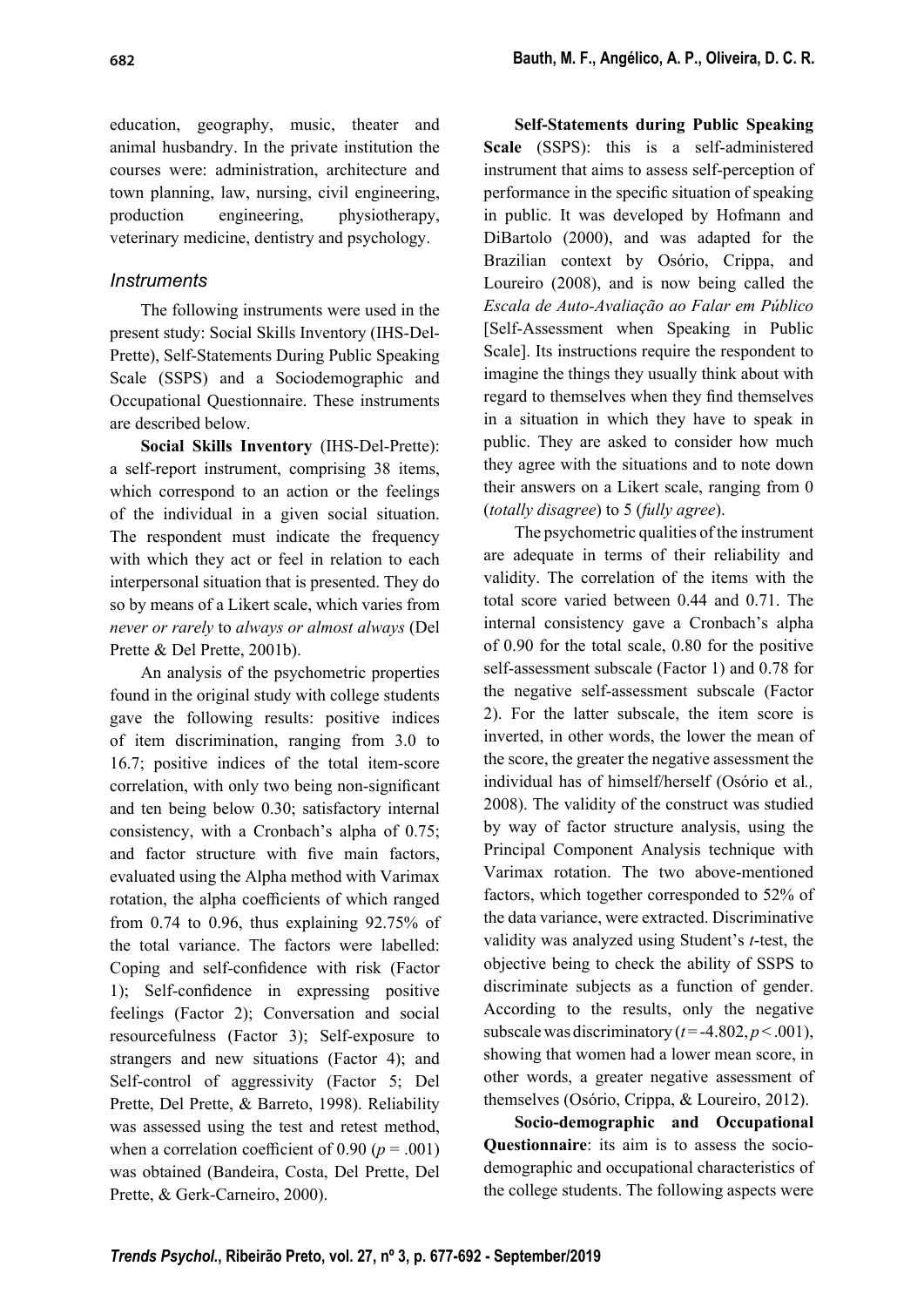assessed: gender, age, schooling, marital status, housing status, higher education institution, undergraduate course in which they were enrolled, whether they had completed another undergraduate course or vocational course, whether they worked or had their own income, their profession, whether they had direct contact with other people, or served the public, the type of school in which they had finished high school (private or public), and if they had any kind of disability and had used psychotropic medication.

## *Data Collection Procedure*

The measurement instruments were applied by the researcher in a collective manner, in the classroom, with the authorization of the course coordinator and the teacher responsible for the discipline being taught at the time the data were collected. The researcher explained the objectives and procedures of the study to the students and invited them to participate. Those who agreed to take part were asked to read the Term of Free and Informed Consent (TCLE) and then to sign it. Students who did not agree to take part in the activity for any reason were dispensed with.

The students then received a notebook containing the instruments in the following order: Socio-demographic and Occupational Questionnaire, Social Skills Inventory (IHS-Del-Prette) and the Self-Statements during Public Speaking (SSPS) scale. The whole data collection procedure lasted approximately one hour.

# *Data Analysis Procedure*

The classification of the social skills repertoire of the college students was assessed according to the instructions set out in the IHS-Del-Prette application, calculation and interpretation manual. Their factor scores were generated by way of the T results and not by their simplified correction (Del Prette & Del Prette, 2001b). Repertoire classification is divided into five categories of percentiles, namely: An elaborate repertoire of social skills ( $P \ge 75$ ); A good, above the median repertoire of social skills (*P* > 50 and < 75); A median repertoire of social skills  $(P = 50)$ ; A good, below the median repertoire of social skills ( $P = 25$  and  $\lt 50$ ); and Indicated for Social Skills' Training (deficient repertoire, with  $P < 25$ ).

The collected data were analyzed using the *Statistical Package for Social Sciences* (SPSS), version 20.0 for Windows. The statistical tests were carried out using  $a p < 0.05$  significance level. Descriptive statistical analyses were carried out by calculating the means, standard deviations and percentages in order to describe the sociodemographic and occupational characteristics of the sample and to analyze the IHS-Del-Prette and SSPS instrument scores. The sample size of this research was 818 participants. According to the central limit theorem (Bussab & Morettin, 2017), therefore, the sampling distribution of the mean of the observations is close to a normal and, consequently, parametric inference was used for all the analyses carried out in this study.

In order to check the equivalence of the groups according to the academic areas (humanities, exact and biological sciences) and types of HEI (public and private) with regard to their socio-demographic and occupational variables, we used one-factor variance analysis (ANOVA) with a *post hoc* Bonferroni test for continuous variables and the chi-square test for categorical variables. A one-factor ANOVA with a *post hoc* Bonferroni test was also used to examine the existence of significant differences between the groups of students according to their academic areas and types of HEI in relation to the total scores and IHS-Del-Prette factors. The chi-square test was also used to compare the same groups of college students as to the classifications of their social skills repertoire, according to the instructions contained in the IHS application, calculation and interpretation manual (Del Prette & Del Prette, 2001b).

The data relating to the total scores of the IHS-Del-Prette and SSPS, and the overall score of the social public speaking skills (HSFP) extracted from the HIS*,* were correlated using the Pearson Linear Correlation test. For analyzing the general HSFP score, those IHS items that best fit the public speaking skill were selected and added together, namely: items 9 ("*I avoid*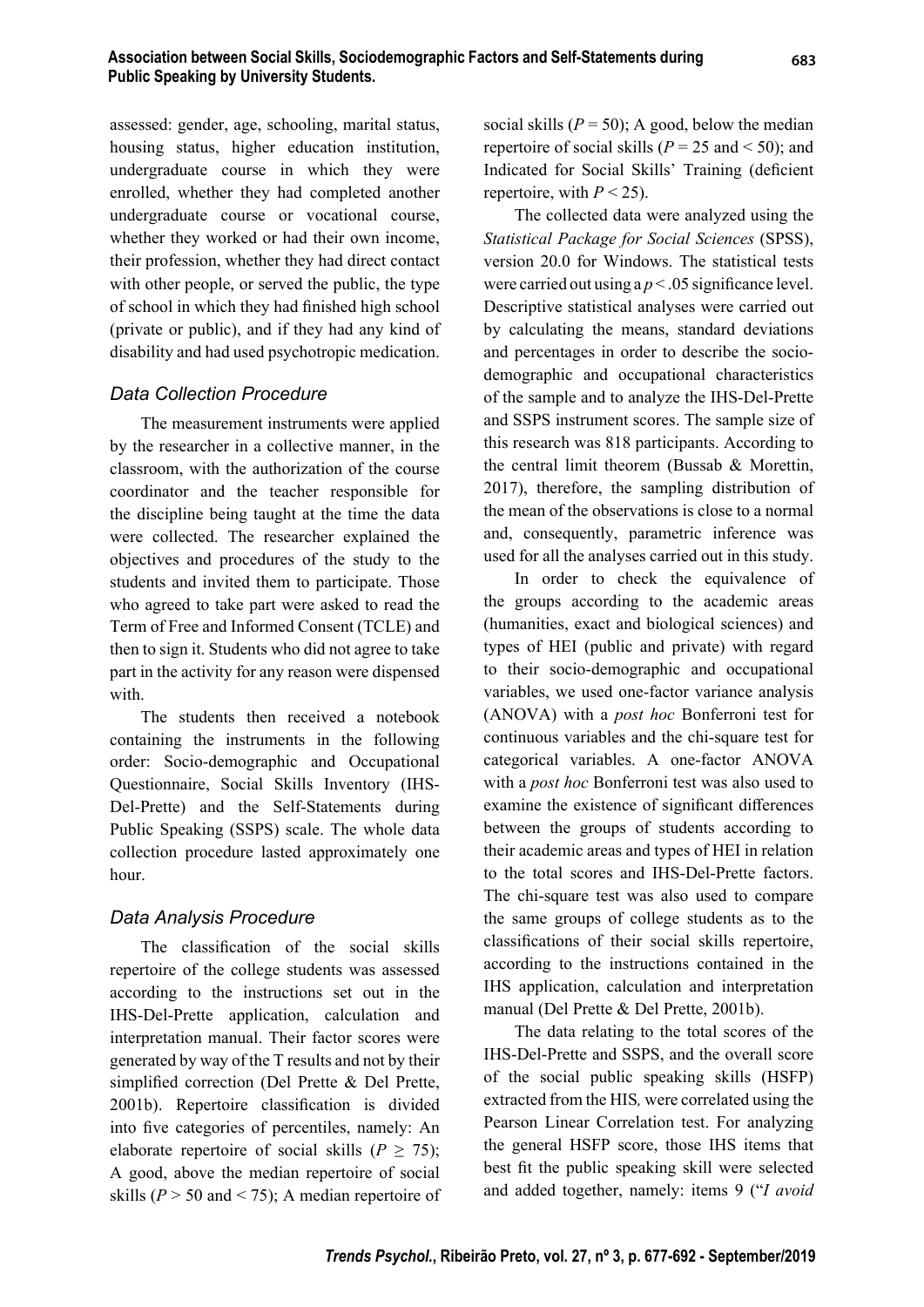*making presentations or giving talks to unknown people*"), 11 ("*If the teacher or a leader says something that's incorrect in the classroom or in a meeting, I express my point of view*"), 14 ("*I say something* [e.g. in talks] *in the classroom or at work, when I'm invited to do so*"), 16 ("*When I'm in a group of people I know, if I do not agree with the majority, I express my disagreement verbally*") and 29 ("*When I don't understand an explanation of something that I'm interested in at school or in work, I ask the questions I consider necessary to clarify the point for me*"). These items had in common the component of speaking and/or exposing themselves in public, some of them with the possibility of being rejected, contested or opposed by those listening (Angélico, Crippa, & Loureiro, 2012).

A multiple linear regression analysis using the Stepwise method was carried out to investigate the predictive power of the sociodemographic and occupational characteristics and the general social skills in relation to the self-assessments of college students with regard to speaking in public. Student's *t-*test, one-factor ANOVA with a *post hoc* Bonferroni test, and Pearson's Linear Correlation test were used to select the socio-demographic, occupational and interpersonal variables (relative to the social skills repertoire) that would be employed in this analysis. Therefore, those variables that were identified as being significant  $(p < .05)$  were used, as were those with a value of  $p \leq 0.25$ , in line with the recommendations of Hosmer and Lemeshow (2000). These authors recommend that variables with a value of  $p \leq 0.25$  be used, because they may become significant in the regression analysis.

# *Ethical Procedures*

This research was authorized by both higher education institutions and duly approved by the Research with Humans Ethics Committee (CEPES) and the Research Ethics Committee (CEP) of the universities (CAAE No. 64713817.0.1001.5545 and No. 64713817.0.3001.5116, respectively). Data were collected in accordance with ethical standards, as per Resolution 466/2012 of the Brazilian

Health Council. The college students took part voluntarily and data were only collected after they and the coordinators of the undergraduate courses of both institutions had signed the Term of Free and Informed Consent (TCLE).

# **Results**

With regard to equivalence among college students, it was found that there were significant differences in distributions for most of the sociodemographic and occupational variables that were being investigated  $(p < .05)$ , except for *housing status*, *has some type of disability* and *psychotropic medication*. As for the classification of the social skills repertoire of the whole sample, the majority of the college students (*n*  $= 284$ ; 34.7%) were assessed as being deficient, while  $18.1\%$  ( $n = 148$ ) were assessed as having a good, but below-the-median repertoire. Most of the sample  $(n = 432; 52.8\%)$ , therefore, had a below-average repertoire of social skills relative to the instrument's normative group. The other participants had either an elaborate repertoire (26.9%), an above-the-median repertoire  $(17.6\%)$ , or a median repertoire  $(2.7\%)$ .

An ANOVA with *post-hoc* Bonferroni test was used to compare the IHS-Del-Prette total scores and factors of college students from different areas of knowledge and types of higher education institution. No statistically significant differences were found, however, between the groups in this analysis ( $p > .05$ ).

The data relating to the comparison of the groups of college students, according to the area of knowledge and types of HEI and as a function of the classifications of their social skills repertoire, are shown in Table 1. The chisquare test was used to evaluate the difference in this distribution between the groups.

No significant differences were found between the groups of students from different areas and types of HEI with regard to the classifi cation of their social skills repertoire (*p* = .437). However, with the exception of students enrolled in exact science courses in the private institution, there was a higher percentage (above 50%) of individuals with a good, but below-the-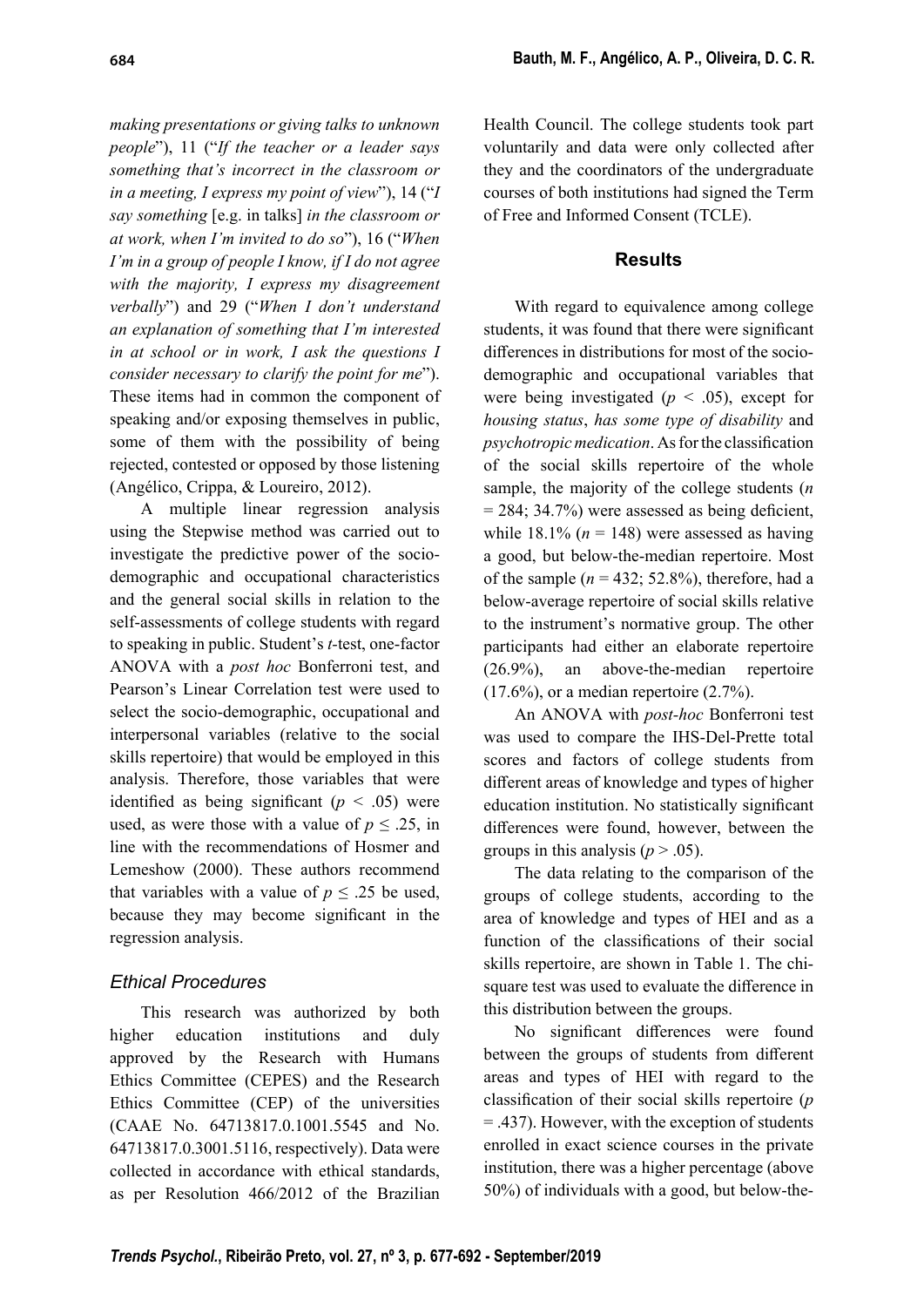#### **Table 1**

| Classification of the Repertoire of Social Skills of the Sample Participants According to their Areas of |  |  |  |  |
|----------------------------------------------------------------------------------------------------------|--|--|--|--|
| Knowledge and Institution Type $(N = 818)$                                                               |  |  |  |  |

|                                                                        | Private                     |              |                         | Public       |               |              |                                |
|------------------------------------------------------------------------|-----------------------------|--------------|-------------------------|--------------|---------------|--------------|--------------------------------|
| Classification of the<br>repertoire of HS                              | Human                       | Exact        | Biological              | Human        | Exact         | Biological   | Test of $\chi^2$               |
|                                                                        | $n\left(\frac{0}{0}\right)$ | $n\ (\%)$    | $n\ (\%)$               | $n\ (\%)$    | $n\ (\%)$     | $n\ (\%)$    |                                |
| An elaborate<br>repertoire ( $P \ge 75$ )                              | $31(27.2\%)$                |              | $31(33.0\%)$ 34 (25.8%) | 46(22.5%)    | 57 $(27.4\%)$ | 21 (31.8%)   |                                |
| A good, above the<br>median repertoire<br>$(P > 50 \text{ and } < 75)$ | $18(15.8\%)$                | $16(17.0\%)$ | $24(18.2\%)$            | $45(22.1\%)$ | $32(15.4\%)$  | $9(13.6\%)$  |                                |
| A median repertoire<br>$(P = 50)$                                      | $3(2.6\%)$                  | $3(3.2\%)$   | $3(2.3\%)$              | $6(2.9\%)$   | $6(2.9\%)$    | $1(1.5\%)$   |                                |
| A good, below the<br>median repertoire<br>$(P = 25 \text{ and } < 50)$ | $23(20.2\%)$                |              | $16(17.0\%)$ 35 (26.5%) | 34 (16.7%)   | 29 (13.9%)    | 11(16.7%)    | $\chi$ 2 = 20.34<br>$p = .437$ |
| A deficient repertoire<br>(indication for THS;<br>$P < 25$ )           | 39 (34.2%)                  |              | 28 (29.8%) 36 (27.3%)   | 73 (35.8%)   | 84 (40.4%)    | $24(36.4\%)$ |                                |
| Total number<br>of participants                                        | 114                         | 94           | 132                     | 204          | 208           | 66           |                                |

*Note. HS* = social skills; *n* = number of participants; % = percentage; *P* = percentile;  $\chi^2$  = Chi-squared; *p* = associated probability.

median and a deficient repertoire classification at all other levels of analysis in the rest of the sample. Pearson's Linear Correlation test was used to investigate the relationships between general social skills, the specific social skills of public speaking and self-assessments about speaking in public. With the exception of the relationship between IHS-Del-Prette's Factor 5 and the SSPS positive subscale, the total score and all the other IHS factors correlated positively and significantly with the total SSPS score and the subscales ( $p < .05$ ). In this case, the correlation coefficients ranged from 0.10 to 0.60, in other words, with a magnitude ranging from very low to moderate. The general HSFP score also correlated positively and significantly with the total SSPS score and subscales  $(p < .01)$ . In this situation, the correlation coefficients ranged from 0.44 to 0.55, in other words, they were moderate in magnitude.

Table 2 shows the data relative to the statistical analyses of the socio-demographic and occupational factors related to the total SSPS score. Student's *t*-test, one-factor ANOVA with *post hoc* Bonferroni, and Pearson's Linear Correlation test were used for these analyses.

With regard to the total SSPS score, there were statistically significant differences for the category variables *gender, marital status, works or has own income* and *direct contact with the public, or other people at work*. These results indicated that male college students, those with a partner, work or income of their own and direct contact with the public or other people at work provided a more positive self-assessment with regard to the public speaking task.

The significant variables  $(p \lt 0.05)$  were included for the multiple linear regression analysis and, as Hosmer and Lemeshow (2000) recommend, so were those with  $p \leq 0.25$  values that were identified in the statistical analyses of the socio-demographic and occupational variables (Table 2) and correlation. The results are shown in Table 3.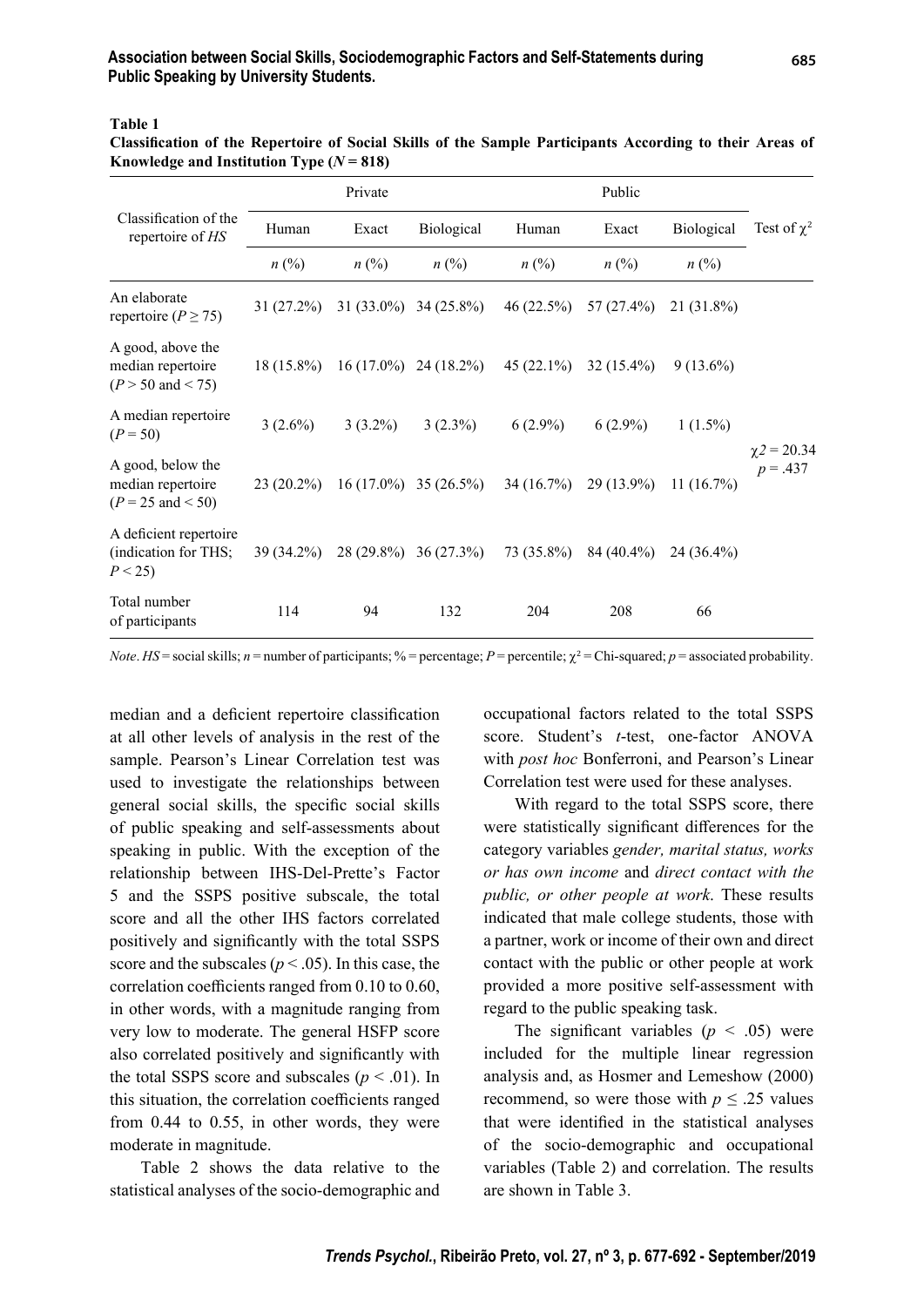|                                                           |                            |                  | SSPS-Total     |                             |  |
|-----------------------------------------------------------|----------------------------|------------------|----------------|-----------------------------|--|
| Variables                                                 | Categories                 | $\boldsymbol{n}$ | Average $(SD)$ | Statistical tests           |  |
|                                                           | Male                       | 346              | 35.83 (8.34)   | $t = 2.939$                 |  |
| Gender                                                    | Female                     | 472              | 33.93 (10.07)  | $p = .003*$                 |  |
| Civil status                                              | Has no partner             | 753              | 34.52 (9.50)   | $t = -2.231$                |  |
|                                                           | Has a partner              | 65               | 37.23 (8.12)   | $p = .026*$                 |  |
| Living arrangements                                       | Lives alone                | 54               | 33.78 (9.48)   | $t = -0.773$<br>$p = .440$  |  |
|                                                           | Lives with someone         | 764              | 34.80 (9.42)   |                             |  |
| Higher education institution                              | Private                    | 340              | 35.23 (8.95)   | $t = 1.257$                 |  |
|                                                           | Public                     | 478              | 34.39 (9.73)   | $p = .209$                  |  |
|                                                           | Human sciences             | 318              | 33.99 (9.70)   |                             |  |
| Areas of knowledge                                        | Exact sciences             | 302              | 34.91 (9.61)   | $F = 2.047$<br>$p = .130$   |  |
|                                                           | <b>Biological sciences</b> | 198              | 35.68 (8.58)   |                             |  |
| Other undergraduate course                                | Yes                        | 51               | 37.02 (8.76)   | $t = -1.791$                |  |
|                                                           | No                         | 767              | 34.58 (9.45)   | $p = .074$                  |  |
| Vocational course                                         | Yes                        | 239              | 35.72 (8.98)   | $t = -1.931$<br>$p = .054$  |  |
|                                                           | No                         | 579              | 34.33 (9.57)   |                             |  |
|                                                           | Public                     | 526              | 34.56 (9.45)   | $t = -0.706$                |  |
| High school                                               | Private                    | 292              | 35.05 (9.37)   | $p = .481$                  |  |
| Do you work or do you have<br>other income                | Yes                        | 353              | 35.92 (8.98)   | $t = -3.152$<br>$p = .002*$ |  |
|                                                           | No                         | 465              | 33.84 (9.66)   |                             |  |
| Direct contact with the public<br>or other people in work | Yes                        | 284              | 36.52 (8.83)   | $t = -4.091$<br>$p < .001*$ |  |
|                                                           | No                         | 534              | 33.79 (9.59)   |                             |  |
| Do you have a disability                                  | Yes                        | 19               | 36.89 (6.58)   | $t = -1.429$                |  |
|                                                           | No                         | 799              | 34.68 (9.47)   | $p = .169$                  |  |
| Do you take psychotropic<br>medication                    | Yes                        | 42               | 32.19 (10.88)  | $t = 1.801$                 |  |
|                                                           | No                         |                  | 34.87 (9.32)   | $p = 0.072$                 |  |
| Age                                                       |                            |                  |                | $r = .062$<br>$p = .077$    |  |

#### **Table 2**

**Univariate Analysis of the Socio-Demographic and Occupational Variables in Relation to the Self-Statements during Public Speaking (SSPS) (***N* **= 818)**

*Note.* SSPS = Self-statements during public speaking scale; *n* = number of participants; *SD* = standard deviation; *t =* Student's *t*;  $F$  = Fischer's F test;  $r$  = *Pearson's* correlation coefficient; \* = significant difference or relationship.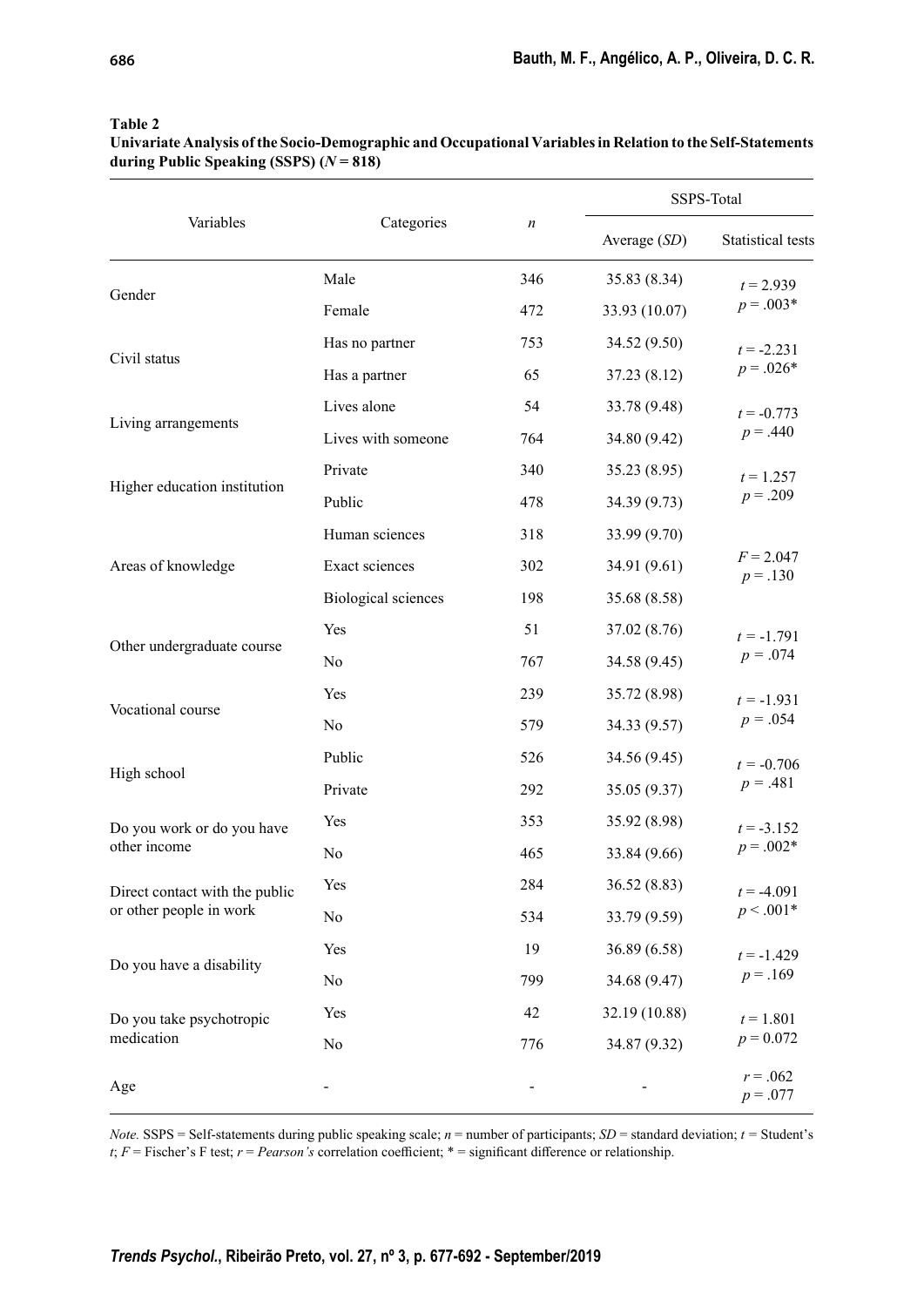**Table 3**

| Multiple Linear Regression Analysis of the Socio-Demographic, Occupational and Inter-Personal Variables |
|---------------------------------------------------------------------------------------------------------|
| Associated with Self-Statements during Public Speaking $(N = 818)$                                      |

| Model               | Non-standardized<br>coefficients |                   | Standardized |                  |                  |                               |
|---------------------|----------------------------------|-------------------|--------------|------------------|------------------|-------------------------------|
|                     | Beta                             | Standard<br>error | coefficients | $\boldsymbol{t}$ | $\boldsymbol{p}$ |                               |
| Constant            | 7.584                            | 1.404             |              | 5.402            | p < .001         |                               |
| Factor 4 <i>IHS</i> | 1.907                            | 0.240             | 0.269        | 7.950            | p < .001         |                               |
| Factor 3 <i>IHS</i> | 0.924                            | 0.154             | 0.193        | 6.016            | p < .001         |                               |
| Factor 2 <i>IHS</i> | 0.915                            | 0.151             | 0.192        | 6.049            | p < .001         | $R^2 = 0.398$<br>$F = 91.084$ |
| Factor 1 <i>IHS</i> | 0.482                            | 0.102             | 0.171        | 4.725            | p < .001         | p < .001<br>$DW = 1.880$      |
| Factor 5 IHS        | 1.931                            | 0.365             | 0.146        | 5.285            | p < .001         |                               |
| Vocational course   | 1.153                            | 0.568             | 0.056        | 2.030            | $p = .043$       |                               |

*Note. t* = Student's *t*; *p* = associated probability; *IHS* = Social skills inventory; Factor 1 = Coping with risk; Factor 2 = Selfconfidence in expressing positive feelings; Factor  $3 =$  Conversation and social resourcefulness; Factor  $4 =$  Self-exposure to strangers or new situations; Factor 5 = Self-control of aggressivity in adverse situations;  $R^2$  = determination coefficient  $F =$ Fischers F:  $DW =$  Durbin-Watson index.

The results indicated that IHS-Del-Prette Factor 4 was the most important predictor variable when compared to the others. The regression model ( $F = 91.084$ ;  $p < .001$ ) is given by: SSPS-Total =  $7.584 + 1.907$  x IHS Factor 4  $+ 0.915$  x IHS Factor 2  $+ 0.924$  x IHS Factor 3  $+$ 1.931 x IHS Factor  $5 + 0.482$  x IHS Factor  $1 +$ 1.153 x Vocational course. This regression line showed that self-assessments about speaking in public are more positive the higher the scores relating to the skill classes: *self-exposure to strangers* (F4); *self-confidence in expressing positive feeling* (F2); *conversation and social resourcefulness* (F3); *self-control of aggressivity*  $(F5)$ ; *coping and self-confidence with risk*  $(F1)$ , and whether the individual has a vocational course. The variables cited were presented in decreasing order of importance to the model.

## **Discussion**

With regard to the comparisons between college students from different areas of knowledge and institutions of higher education, no differences were observed in relation to their total repertoire of skills and their constituent classes. These results differed from those obtained in other studies of the area, which are described below. Bandeira et al. (2005) found that college students enrolled on exact science courses had a better-prepared repertoire of assertive abilities than those from the human sciences area. Bolsoni-Silva and Loureiro (2015) found that students on humanities courses were more socially skilled than those from the exact sciences.

The divergence in the results between this research and the studies cited may be related to differences in the measurement instruments used for assessing the social skills and also in the academic characteristics of the samples investigated, such as, for example, the undergraduate education module in which the college students were enrolled. Unlike the studies presented, which involved only students enrolled in the final year (Bandeira et al., 2005) and in the initial (first two) and intermediary/ final (last three years) years of undergraduate courses (Bolsoni-Silva & Loureiro, 2015), the sample used in this research was made up of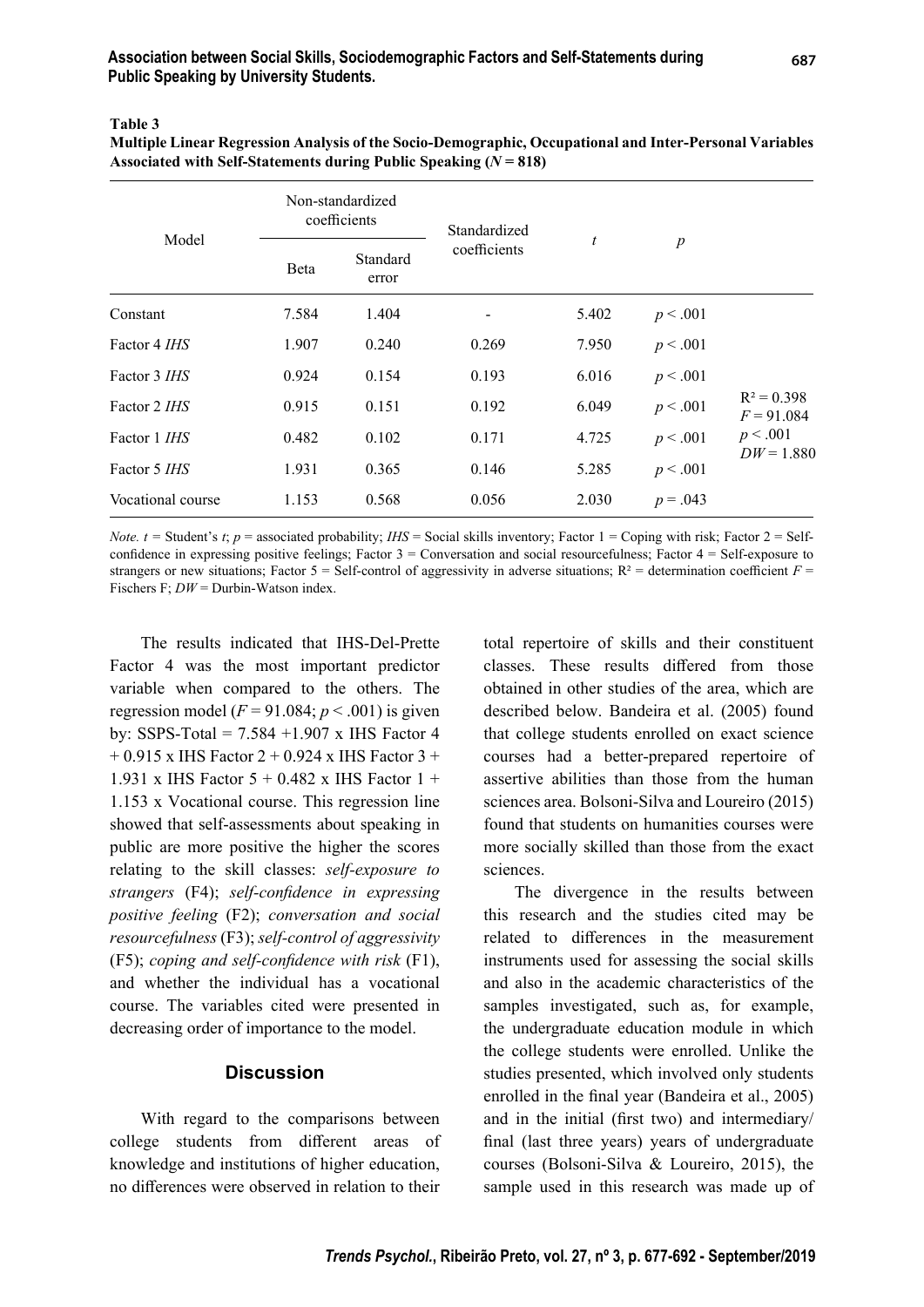students enrolled up until the fifth educational module of undergraduate courses, in other words, modules prior to their first contact with obligatory syllabus internships. Therefore, given the results of this research and its "dialogue" with the literature of the area, it is assumed that the social skills' repertoires of college students from different areas of knowledge may be similar until they have contact with the aforementioned internships, or with specific practices (social skills training, for example) that help them acquire these skills and/or improve them.

The above hypothesis does not exclude the relevance of learning social skills and the influence of academic demands for doing so, such as: presenting seminars (public speaking), complaining to the teacher about a possibly incorrect assessment mark (speaking with authority), and group work (listening, agreeing/ disagreeing, dealing with criticism, negotiating, arguing, asking and replying to questions, etc.; Del Prette & Del Prette, 2004). On the other hand, the importance of compulsory syllabus internship needs to be emphasized, because their function is to improve the repertoire of competences and the knowledge of the college student by way of practical experience and by identifying those areas (both personal and professional) that are already well-prepared and those that need some improvement (Monteiro, 2010). In this sense, college students can develop their repertoire of social skills on these internships by observing others and being instructed in appropriate behaviors by their teachers and other trained professionals, who will adapt them to fit the requirements of a certain area of professional activity.

Regarding the classification of the social skills' repertoire of the whole sample, even though there was found to be no difference between the groups that were investigated, greater attention needs to be paid to those individuals who had a deficient repertoire of interpersonal skills. IHS assesses the existence of possible deficits in social skills' performance by estimating the frequency with which individuals exhibit certain social skills in an interpersonal situation. According to Elliott and Gresham (1993), this type of deficit can be caused by: (a) a lack of sufficient practice in performing a specific skill, or not receiving feedback related to how it was carried out, with the aim of improving it; (b) a lack of models or opportunities that stimulate appropriate behavior; (c) a lack of reinforcement in the environment with regard to the individual's behavior; and (d) problem-behaviors that are external (discussions with others and arguments), internal (anxiety, depression and low self-esteem) and hyperactive (distraction, impulsiveness and restlessness). Faulty discrimination can also be added; this occurs when individuals are unable to adequately choose when the performance of a particular skill, which already exists in their repertoire, is appropriate.

Since social skills are basic elements for interpersonal relationships (Del Prette & Del Prette, 2001a) and relationship problems (Castro & Teixeira, 2013; Pascua-Cantarero, 2016) and social integration difficulties (Pascua-Cantarero, 2016) may aggravate dissatisfaction with the college experience and lead to increased student drop-out, it is believed that the participants in this study who exhibited a good, below-the-median and a deficient repertoire of social skills might possibly be indicated for Social Skills Training (THS) programs, once their specific deficits have been assessed. THS has been documented as an effective alternative for the interpersonal development of college students (Lima & Soares, 2015; Lopes, Dascanio, Ferreira, Del Prette, & Del Prette, 2017) and so it could reduce dropout rates in higher education, since a wellprepared repertoire of social skills can facilitate college students' adaptation to higher education (Soares, Francischetto, Peçanha, Miranda, & Dutra, 2013; Soares et al., 2017).

With regard to the significant correlations obtained in this research, it was found that: (a) the better prepared the overall repertoire of social skills of the college students, and especially of the *confrontation with risk*, self-confidence in *expressing positive feelings, conversation and social resourcefulness, self-exposure to strangers or new situations* and *self-control of aggressivity in adverse situations* classes*,* the more positively they assessed their own performance when faced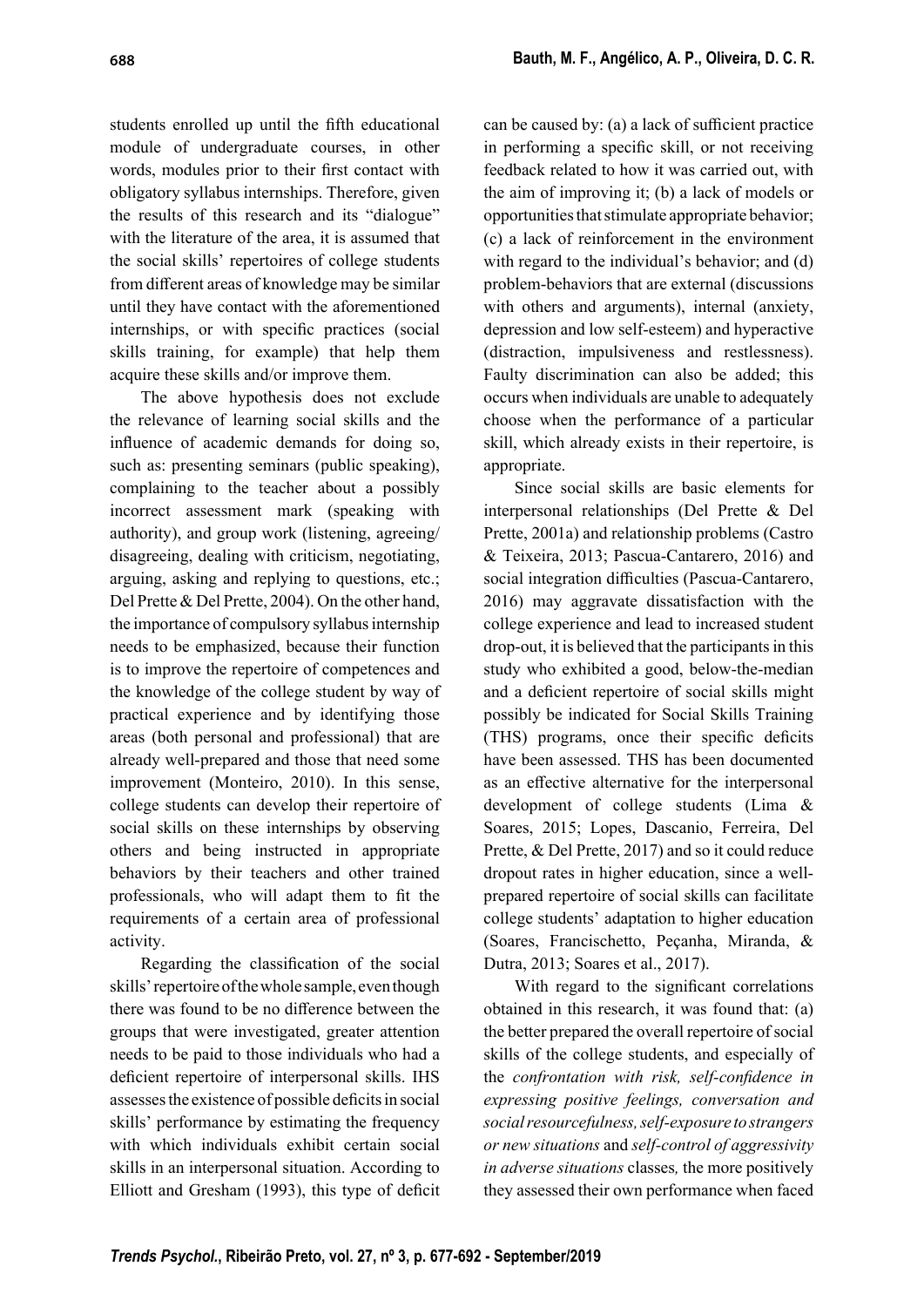with situations of having to speak in public; and (b) the more refined the students' social skills repertoire for speaking in public, the more positive were heir self-assessments of this task. Given the above, there is a direct relationship between social skills and self-assessments (cognition) about speaking in public. According to Caballo (2003), self-assessments of one's own social performance are one of the cognitive components of social skills. According to the author, positive self-assessments are found in socially skillful behavior.

The present study allowed the relationships between some of the socio-demographic and occupational variables of college students and their self-assessments about speaking in public to be checked. As for gender, the results corroborate the data found in literature (Marinho et al., 2017; Osório et al., 2012), where men have more positive self-assessments than women. It is assumed, therefore, that these results may be related to sociocultural demands and expectations that are more permissive for men and more restricting for women, making the task of public speaking a greater challenge for females.

It was also found that college students who had a partner, work or their own income and direct contact with the public gave a more positive assessment of their performance in public speaking tasks. It is believed that these factors may allow contact with demands that promote a better development of these self-assessments, which partially explains the results. However, these data were not found in other studies in the area, demonstrating the need for further research for more consistent comparisons.

Concerning the multiple linear regression analysis, the IHS-Del-Prette Factor 4 (*selfexposure to strangers and new situations*) obtained a higher predictive value for selfassessments in public speaking, followed by Factors 2 (self-confidence in expressing positive *feelings)*, 3 (*conversation and social skills*), 5 (*self-control of aggressivity*) and 1 (*coping and self-confi dence with risk*) and with the *vocational course* variable. These results indicate that a well-prepared repertoire of the skill classes

mentioned above and having a vocational course are associated with more positive selfassessments of public speaking tasks. However, no research was found on this subject in literature, reinforcing the need for further research for more consistent comparisons.

This study had some limitations with regard to the methodological procedures it employed. Initially, the groups proved not to be equivalent as to the socio-demographic and occupational variables being assessed. This was due to the type of research design employed, which is called Static Group Comparison. According to Selltiz et al. (1987), in this type of design, the groups are not expected to be equivalent because they are naturally derived and may differ in relation to different socio-demographic and occupational variables, which shows the need for great care when interpreting the results that were found.

In addition to the non-equivalent groups, this research was carried out with only two HEIs from the state of Minas Gerais, making it impossible to make generalizations and extrapolate the results to other institutions and regions in the country. The study was also carried out using a single assessment and, therefore, it was not possible to monitor the college students who were the sample of this study to check whether their repertoire of social skills and their self-assessments with regard to public speaking evolved during their time at college.

## **Conclusions**

In general terms the present study made it possible to advance knowledge in the area, considering that research was found that characterized and compared the repertoire of social skills of college students enrolled only in humanities and exact science courses in public institutions of higher education. No studies were found that investigate the relationships and associations between social skills and self-assessments of speaking in public. With regard to the classification of the social skills' repertoire, the data found are of concern, because most college students had a good repertoire of social skills that was below the median, or a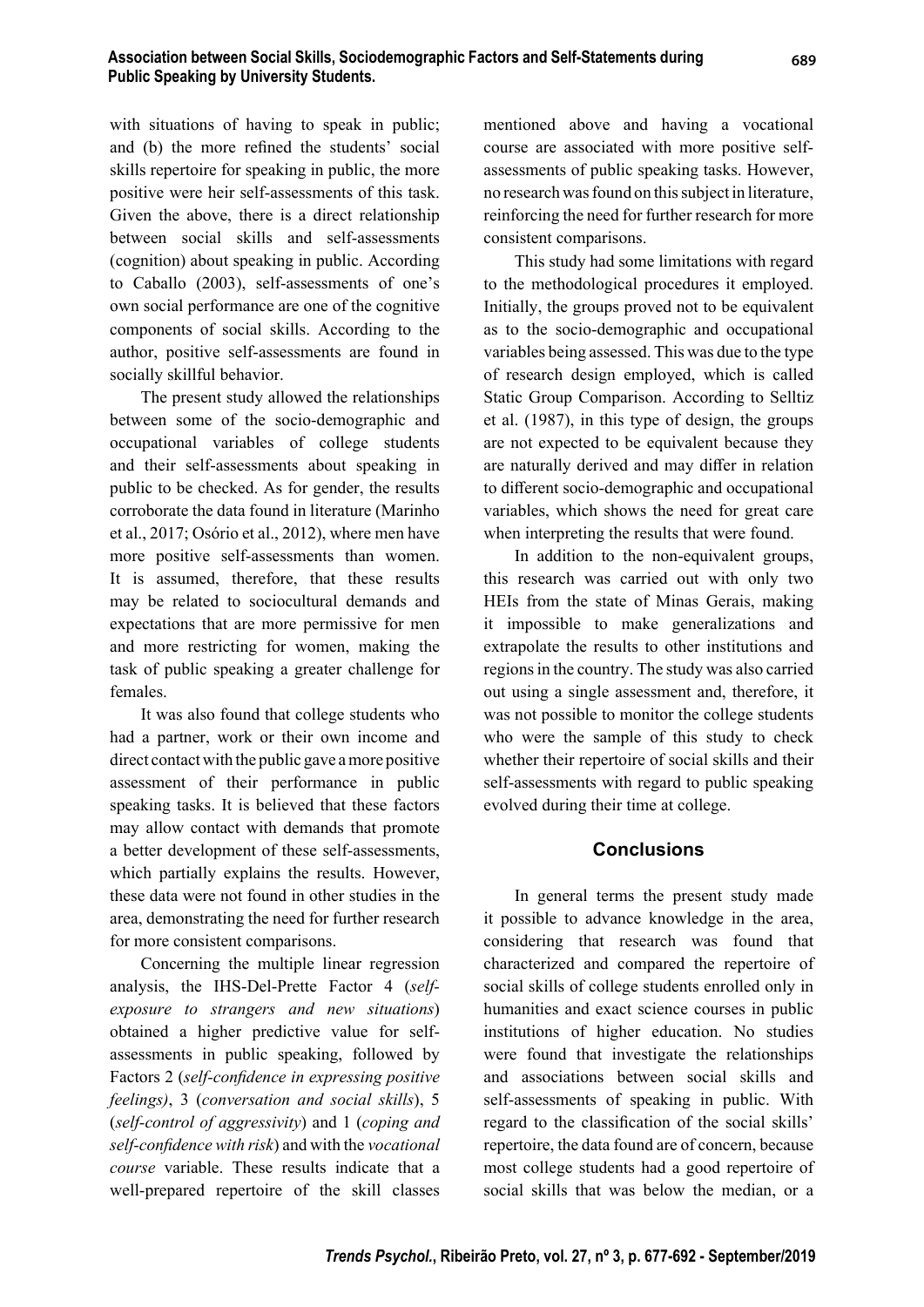deficient repertoire. Therefore, there needs to be intervention with this population that aims at them acquiring and improving their social skills, which will lead to better quality interpersonal relations, their adaptation to the academic environment and their preparation for the job market. Among the intervention possibilities found in literature, Social Skills Training in groups is indicated as being an effective alternative for the interpersonal development of college students (Lima & Soares, 2015; Lopes et al., 2017).

In addition to the little research on the subject of this study and a lack of a gold-standard instrument for assessing the social skills of college students, as seen in the studies found in this area, another factor that made it difficult to compare the research related to the academic characteristics of the samples used in this study and in other work developed in this area. In this study the undergraduate module selected to characterize the repertoire of social skills differed from that in other studies in the area, making it impossible to discuss the differences between the areas of knowledge that were investigated in a more consistent manner.

Critical analysis of the results of this research points to the need for new studies with larger samples that include students from all areas of knowledge and types of higher education institution, located in different regions in the country and with a proper matching of their socio-demographic, occupational and academic characteristics, thus guaranteeing the equivalence of the groups and, consequently, greater external validity of the data obtained. It is also worth noting the importance of carrying out longitudinal research that checks the changes in the repertoire of social skills and self-assessments of college students during undergraduate modules and explores the relationship between these skills and college drop-out.

## **Refer ences**

Angé lico, A. P. (2009). *Transtorno de ansiedade social e habilidades sociais: Estudo psicométrico e empírico* (Doctoral dissertation). Universidade de São Paulo, Ribeirão Preto, SP, Brazil.

- Angélico, A. P., Crippa, J. A. S., & Loureiro, S. R. (2012). Transtorno de ansiedade social e habilidades sociais de falar em público: Estudo experimental. *Estudos e Pesquisas em Psicologia*, *12*(1), 10-35. Retrieved from http:// pepsic.bvsalud.org/pdf/epp/v12n1/v12n1a02. pdf
- Angélico, A. P., Crippa, J. A. S., & Loureiro, S. R. (2013). Social anxiety disorder and social skills. In F. L. Osório (Ed.), *Social anxiety disorder: From research to practice* (pp. 63-80). Nova York: Nova Science.
- Bandeira, M., Costa, M. N., Del Prette, Z. A. P., Del Prette, A., & Gerk-Carneiro, E. (2000). Qualidades psicométricas do Inventário de Habilidades Sociais: Estudo sobre a estabilidade temporal e a validade concomitante. *Estudos de Psicologia* (Natal)*, 5*(2), 401-419. doi: 10.1590/ S1413-294X2000000200006
- Bandeira, M., Quaglia, M. A. C., Bachetti, L. S., Ferreira, T. L., & Souza, G. G. (2005). Comportamento assertivo e sua relação com ansiedade, locus de controle e auto-estima em estudantes universitários. *Estudos de Psicologia* (Campinas), *22*(2), 111-122. doi: 10.1590/ S0103-166X2005000200001
- Bardagi, M. P., & Hutz, C. S. (2012). Rotina acadêmica e relação com colegas e professores: Impacto na evasão universitária. *Psico*, *43*(2), 174- 184. Retrieved from http://revistaseletronicas. pucrs.br/ojs/index.php/revistapsico/article/ view/7870/8034
- Bolsoni-Silva, A. T., & Loureiro, S. R. (2015). Social skills of undergraduates without mental disorders: Academic and socio-demographic variables. *Psico-USF*, *20*(3), 447-459. doi: 10.1590/1413-82712015200307
- Bussab, W. O., & Morettin, P. A. (2017). *Estatística básica* (9nd Ed.). São Paulo, SP: Saraiva
- Caballo, V. E. (2003). Elementos componentes da habilidade social. In V. E. Caballo (Ed.), *Manual de avaliação e treinamento das habilidades sociais* (pp. 17-97). São Paulo, SP: Santos.
- Castro, A. K. S. S., & Teixeira, M. A. P. (2013). A evasão em um curso de psicologia: Uma análise qualitativa. *Psicologia em Estudo*, *18*(2), 199- 209. doi: 10.1590/S1413-73722013000200002
- Carter, E. W., Austin, D., & Trainor, A. A. (2012). Predictors of postschool employment outcomes for young adults with severe disabilities. *Journal*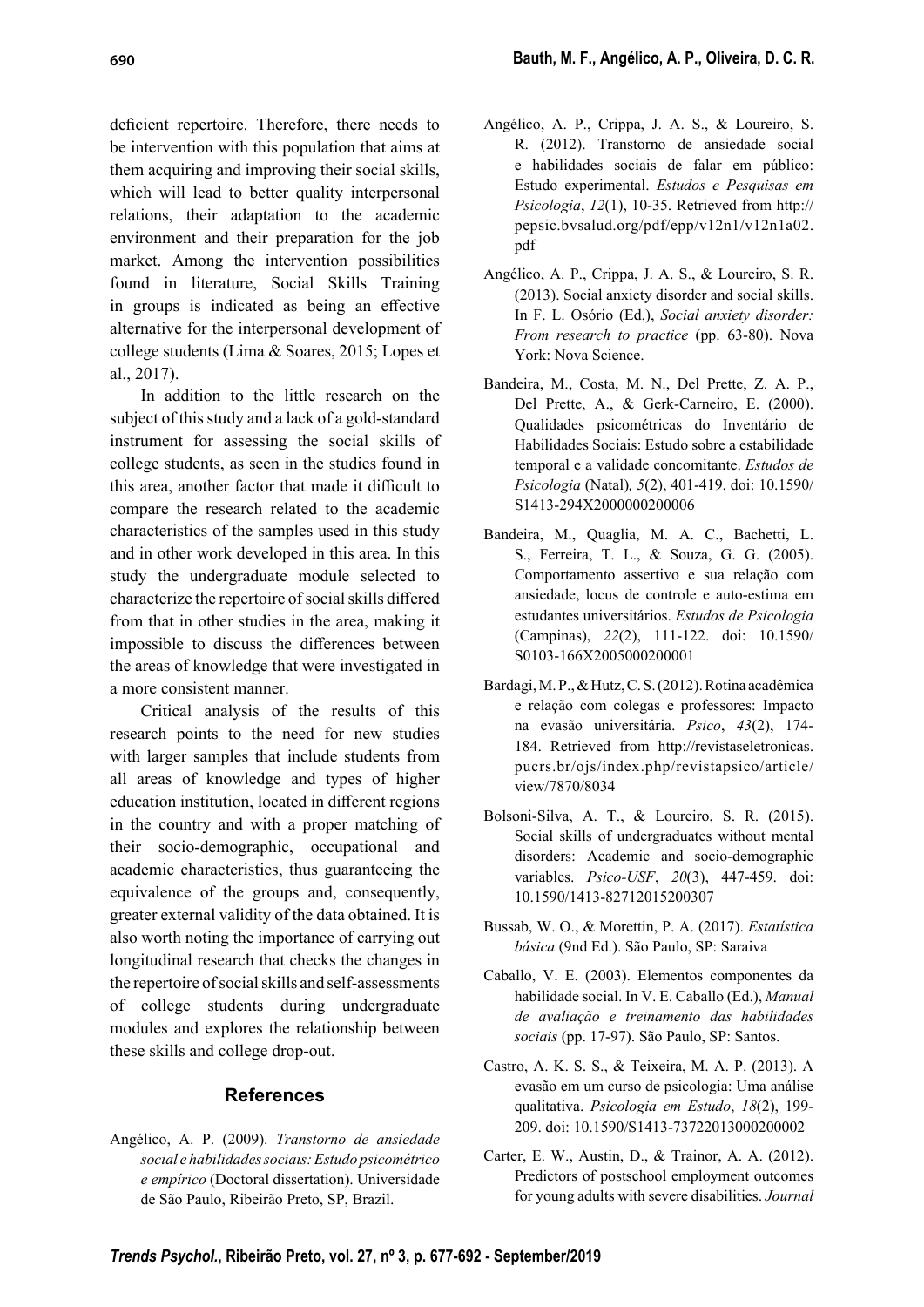*of Disability Policy Studies, 23*(1), 50-63. doi: 10.1177/1044207311414680

- Clevenger, T. J., & Phifer, G. (1959). What do beginning college speech texts say about stage fright? *The Speech Teacher, 8*(1), 1-10. doi: 10.1080/03634525909376987
- Cordasso, J. A., Silva, R. T. P., Pelegrini, P., & Baggenstoss, S. (2016). Fatores determinantes na evasão de acadêmicos no ensino superior: Estudo em um município do norte matogrossense. In *Anais, XVI Coloquio Internacional de Gestión Universtiraria – CIGU*. Arequipa, Perú.
- Del Prette, A., & Del Prette Z. A. P. (2001a). *Psicologia das relações interpessoais: Vivências para o trabalho em grupo*. Petrópolis, RJ: Vozes.
- Del Prette, Z. A. P., & Del Prette, A. (2001b). *Inventário de Habilidades Sociais (IHS-Del-Prette): Manual de aplicação, apuração e interpretação*. São Paulo, SP: Casa do Psicólogo.
- Del Prette, Z. A. P., & Del Prette, A. (2004). Desenvolvimento interpessoal: Uma questão pendente no ensino universitário. In E. Mercuri & S. Polydoro (Eds.), *Estudante universitário: Características e experiências de formação* (pp. 105-128). Taubaté, SP: Cabral Editora e Livraria Universitária.
- Del Prette, Z. A. P., & Del Prette, A. (2005). *Psicologia das habilidades sociais na infância: Teoria e prática*. Petrópolis, RJ: Vozes.
- Del Prette, Z. A. P., Del Prette, A., & Barreto, M.C.M. (1998). Análise de um Inventário de Habilidades Sociais (IHS-Del-Prette) em uma amostra de universitários. *Psicologia: Teoria e Pesquisa, 14*(3), 219-228.
- Del Prette, Z. A. P., Del Prette, A., & Correia, M. F. B. (1992). Competência social: Um estudo comparativo entre alunos de psicologia, serviço social e engenharia mecânica. In *Anais*, *I Congresso Nacional de Psicologia Escolar e Educacional*. Campinas, SP.
- Elliott, S. N., & Gresham, F. M. (1993). Social skills interventions for children. *Behavior Modifi cation*, *17*(3), 287-313. doi: 10.1177/01454455930173004
- Furtado, E. S., Falcone, E. M. O., & Clark, C. (2003). Avaliação do estresse e das habilidades sociais na experiência acadêmica de estudantes de medicina de uma universidade do Rio de

Janeiro. *Interação em Psicologia*, *7*(2), 43-51. doi: 10.5380/psi.v7i2.3222

- Goberman, A. M., Hughes, S., & Haydock, T. (2011). Acoustic characteristics of public speaking: Anxiety and practice effects. *Speech Communication*, *53*(6), 867-876. doi: 10.1016/j. specom.2011.02.005
- Hofmann, S. G., & DiBartolo, P. M. (2000). An instrument to assess self-statements during public speaking: Scale development and preliminary psychometric properties. *Behavior Therapy, 31*(3), 499-515. Retrieved from https://www. ncbi.nlm.nih.gov/pmc/articles/PMC1475776/ pdf/nihms-10370.pdf
- Hosmer, D. W., & Lemeshou, S. (2000). *Applied logistic regression*. New York: John Wiley and Sons.
- Landim, A. K. P., Costa, C. F., Conilheiro, D., Sá, E. S., Nunes, E. C., Santos, E. E., ...Martinez, A. (2000). Ansiedade social em estudantes universitários: Preocupações mais emergentes. *Revista Unicastelo, 3*(3), 185-192.
- Lima, C. A., & Soares, A. B. (2015). Treinamento em habilidades sociais para universitários no contexto acadêmico: Ganhos e potencialidades em situações consideradas difíceis. In Z. A. P. Del Prette, A. B. Soares, C. S. Pereira-Guizo, M. F. Wagner, & V. B. R. Leme (Eds.), *Habilidades sociais: Diálogos e intercâmbios sobre pesquisa e prática* (pp. 22-43). Novo Hamburgo, RS: Sinopsys.
- Lobo, M. B. C. M. (2017). A evasão no ensino superior brasileiro – novos dados. *Estadão.*  Retrieved from http://educacao.estadao.com.br/ blogs/roberto-lobo/497-2/
- Lopes, D. C., Dascanio, D., Ferreira, B. C., Del Prette, Z. A., & Del Prette, A. (2017). Treinamento de habilidades sociais: Avaliação de um programa de desenvolvimento interpessoal profissional para universitários de ciências exatas. *Interação em Psicologia*, *21*(1), 55-65. doi: 10.5380/psi. v21i1.36210
- Marinho, A. C. F., Medeiros, A. M., Gama, A. C. C., & Teixeira, L. (2017). Fear of public speaking: Perception of college students and correlates. *Journal of Voice*, *31*(1), 127.e7-127.e11. doi: 10.1016/j.jvoice.2015.12.012
- Monteiro, R. M. (2010). V*ivências e percepções de estágio em Psicologia: Estudo comparativo entre estagiários da Universidade de Minho e*